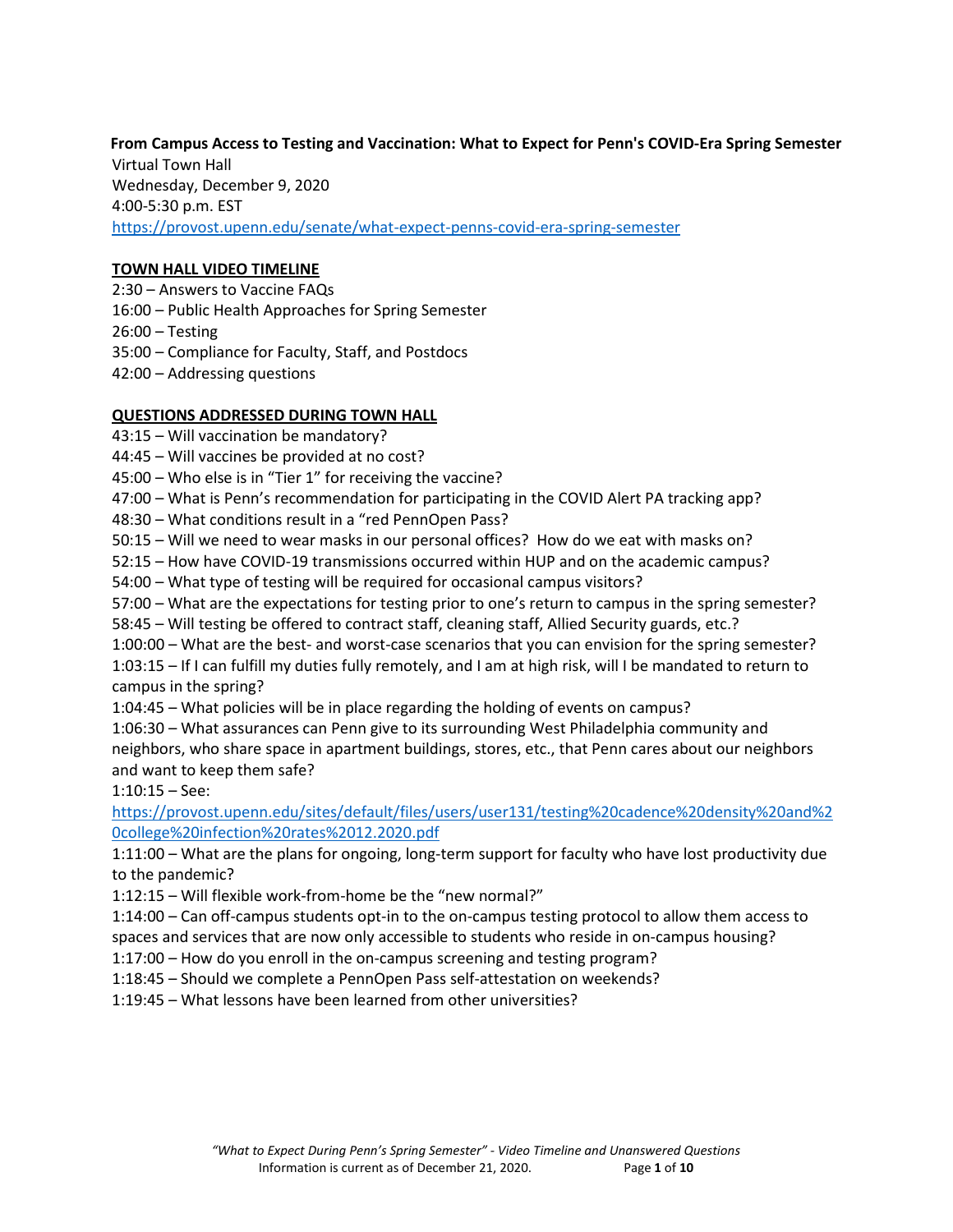## **WRITTEN RESPONSES TO REMAINING QUESTIONS**

# **VACCINES**

- Is there any data at present on vaccination for breastfeeding mothers?
	- $\circ$  There is not enough yet to make any recommendations. Breastfeeding mothers and pregnant women should consult with their health care provider regarding the vaccine.
- How do we address anti-vax sentiment within our communities and families?
	- $\circ$  Appeal to the science. Remind those hesitant to take the vaccine that 1) the approval process has been transparent, 2) oversight has been by independent and highly regarded scientists, 3) it is important for the country to get "back to normal," and 4) economic recovery depends on uptake of the vaccine. It is important to exhibit leadership by example, especially for individuals who are leaders in their communities: Sharing why you will get or have already gotten the vaccine may be helpful to encourage others to do so.
- Are those with side effects/symptoms following the vaccine expected to quarantine, and how does that impact capacity on the health care system if the first phase is for health workers?
	- $\circ$  The vaccine will not provide protection immediately. There is evidence that there will be some protection after the first shot, but it still takes a week or two to develop these protective antibodies. The fuller protection comes after the booster shot 3 weeks later. So, if a person receives the COVID-19 vaccination and has an exposure a few days prior to the shot or shortly thereafter, the person should still quarantine. The health system has been taking these exposures in stride; we will still keep high levels of precautions.
- Will students employed by the university for jobs be considered staff and given vaccination priority?
	- $\circ$  Prioritization for vaccine administration is being determined at the federal, state, and local levels.
- How do we know if the vaccines have been maintained properly? For example, if the vaccine needs to be kept at a given temperature how do we know that?
	- $\circ$  All vaccine shipping containers are outfitted with remote temperature monitors (RTMs). The information form these monitors are fed into a dashboard that is tracked 24 hours a day, 7 days a week [\(https://www.pfizer.com/news/hot](https://www.pfizer.com/news/hot-topics/covid_19_vaccine_u_s_distribution_fact_sheet)[topics/covid\\_19\\_vaccine\\_u\\_s\\_distribution\\_fact\\_sheet\)](https://www.pfizer.com/news/hot-topics/covid_19_vaccine_u_s_distribution_fact_sheet). Nevertheless, maintaining the cold chain for vaccines has been a challenge for many years, especially in low and middle income countries [\(https://www.gavi.org/covid19\)](https://www.gavi.org/covid19).
- What if you've already had Bell's palsy: should you take the vaccine?
	- o Facial palsy is a more general term that includes Bell's palsy. The cause(s) of Bell's palsy has not been unequivocally determined although it has been linked to a number of infectious agents and is associated with a number of risk factors. Bell's palsy can recur although it is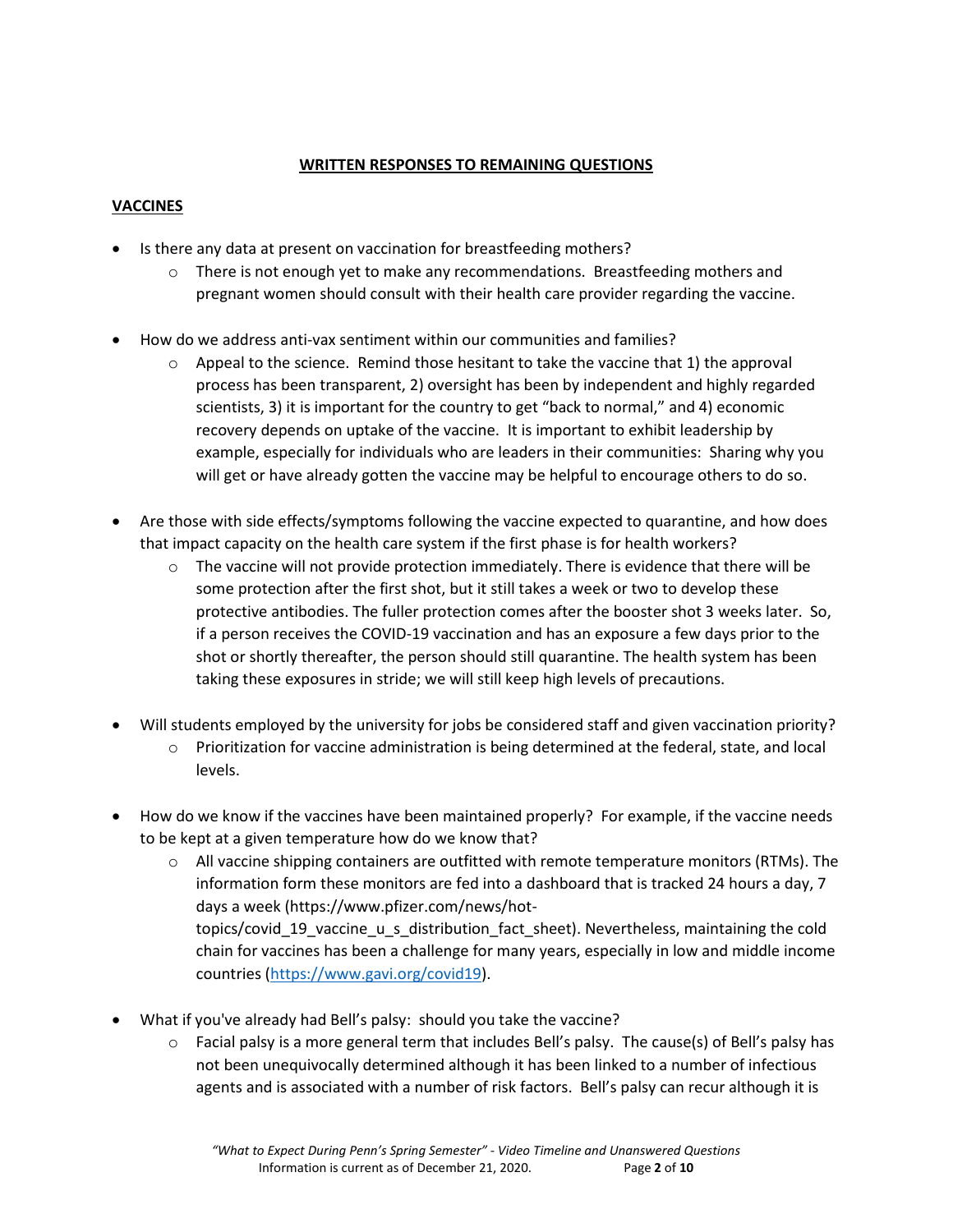not common. The occurrence of facial palsy will be monitored closely as the vaccine is rolled out. People who have had facial palsy should discuss the vaccine risks/benefits with their physician.

- I am a grad student who has stayed where I was, outside Pennsylvania, since March to protect myself and others. Is it likely I will have to return to Philadelphia to get a vaccine?
	- $\circ$  The details of the roll-out at Penn are still under development. More information will be forthcoming. If the vaccine is available at your local health care facility and they offer it to you given your position on the priority list, it would make sense to get the vaccine when it is offered. Before receiving the vaccine locally, you should clarify what costs you will incur from doing so, if any.
- What tier are spouses of medical staff?
	- $\circ$  At this time, priority on the list is assigned according to individual risk, but this should be clarified with your health care provider.
- When do you think there will be data available about whether those vaccinated are still able to pass on the virus (i.e., carried in the nasal cavity)?
	- o This data should start to emerge within the coming months.

# **TESTING**

- Is COVID-19 testing available to staff who are working remotely?
	- $\circ$  Only those staff who meet the criteria for enrolling in the spring Penn Cares testing program will be able to access screening tests. Staff who have a red PennOpen Pass due to symptoms or close contact can travel to campus for a diagnostic test in Irvine Hall if they choose to do so.
- What if we do not know if our position will resume on campus by January 18?
	- o Your school/center leadership should inform you whether you should be coming to campus regularly prior to testing enrollment end date of January 18. Once notified and if you meet the testing criteria you should enroll as soon as possible
- Does the saliva test have false negatives and/or false positives? What is the sensitivity and specificity of the saliva test?
	- $\circ$  The accuracy of the saliva test is comparable to the nasal test. They are both PCR tests and have approximately 97% sensitivity and 99% specificity.
- Is testing available by Penn in suburban areas where many faculty live and where HUP facilities exist?
	- $\circ$  The Penn Cares testing program is only available at the 8 testing sites on campus. University employees under by Penn insurance plans have access to tests through other providers. See [https://www.hr.upenn.edu/PennHR/benefits-pay/health-life-and](https://www.hr.upenn.edu/PennHR/benefits-pay/health-life-and-fsa/penn-health-insurance-and-covid-19/)[fsa/penn-health-insurance-and-covid-19/](https://www.hr.upenn.edu/PennHR/benefits-pay/health-life-and-fsa/penn-health-insurance-and-covid-19/) for more information.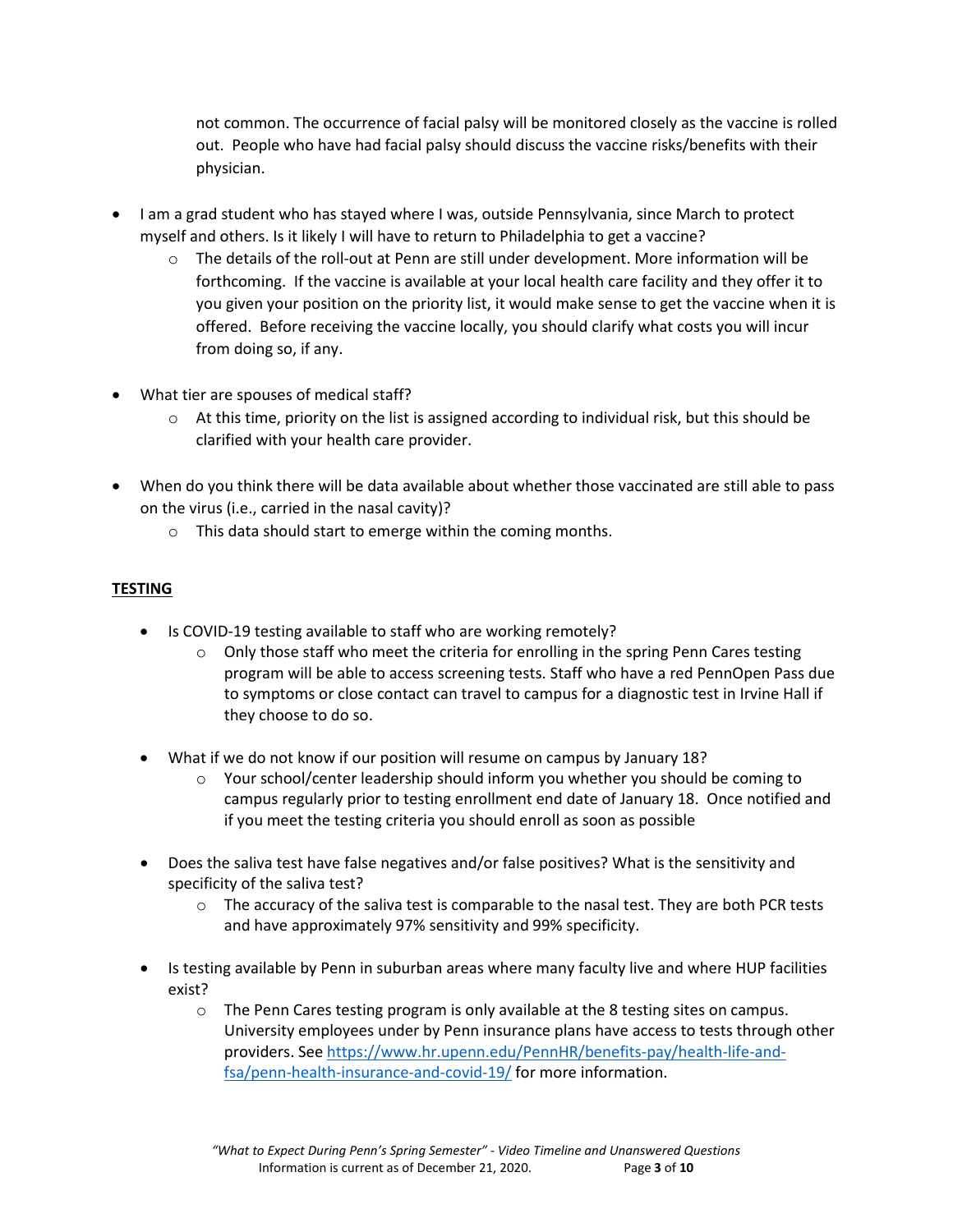- What are the responsibilities of a supervisor regarding at risk staff that they supervise? Can they insist that the at-risk staff person go to the office, when the work can be mostly performed remotely? If there is problem, where does the at-risk staff person go?
	- $\circ$  If a staff member is required to be in the office to perform their duties but consider themselves at risk, they should request a reasonable accommodation from the Office of Affirmative Action and Equal Opportunity Programs [\(https://www.upenn.edu/affirm](https://www.upenn.edu/affirm-action/)[action/\)](https://www.upenn.edu/affirm-action/).
- If we have multiple roles at the university (e.g., staff and grad student) how do we figure out which testing requirement apply to us?
	- $\circ$  If you qualify for enrollment in screening under either role you should enroll. Both require once a week testing.
- If I have a three-hour time period on campus for a doctor's appointment, and then work on campus for 5 hours that same week, and have a green PennOpen Pass every day that week, what are the rules for testing?
	- $\circ$  If you are not on campus regularly for 4 or more hours per week then they do not meet criteria for screening.
- Do you report positive test results (with our names) anywhere? Will a positive test automatically become part of our health records at Penn Medicine?
	- o No, but names are sometimes used in contact tracing efforts.
- What if someone tested positive 9 months ago and has been fine ever since and received a negative test a month after testing positive? Are they required to get tested weekly, and are they at risk of getting COVID-19 again?
	- $\circ$  Following CDC guidelines, we ask those who have tested positive for COVID-19 in the past to enroll in screening 90 days following their last positive test. There is some data to suggest a small chance of re-infection.
- Regarding screening, my staff are University employees but also support the Health System and CHOP. Are University employees who work in the hospitals considered "on campus" and required to participate in screening if they meet the criteria?
	- $\circ$  All university staff who are regularly on campus 4 hours or more per week, including in the hospitals, must participate in the testing screening program.
- I'm in the COVID Safe clinical trial. If I'm doing that, do I also need to do the campus testing? o No.
- Will staff working from home have to participate in testing?
	- $\circ$  Only those who meet the on-campus criteria are required to participate in testing.
- For staff who live far from campus, is there an alternate testing strategy, for example, for staff who live in Delaware?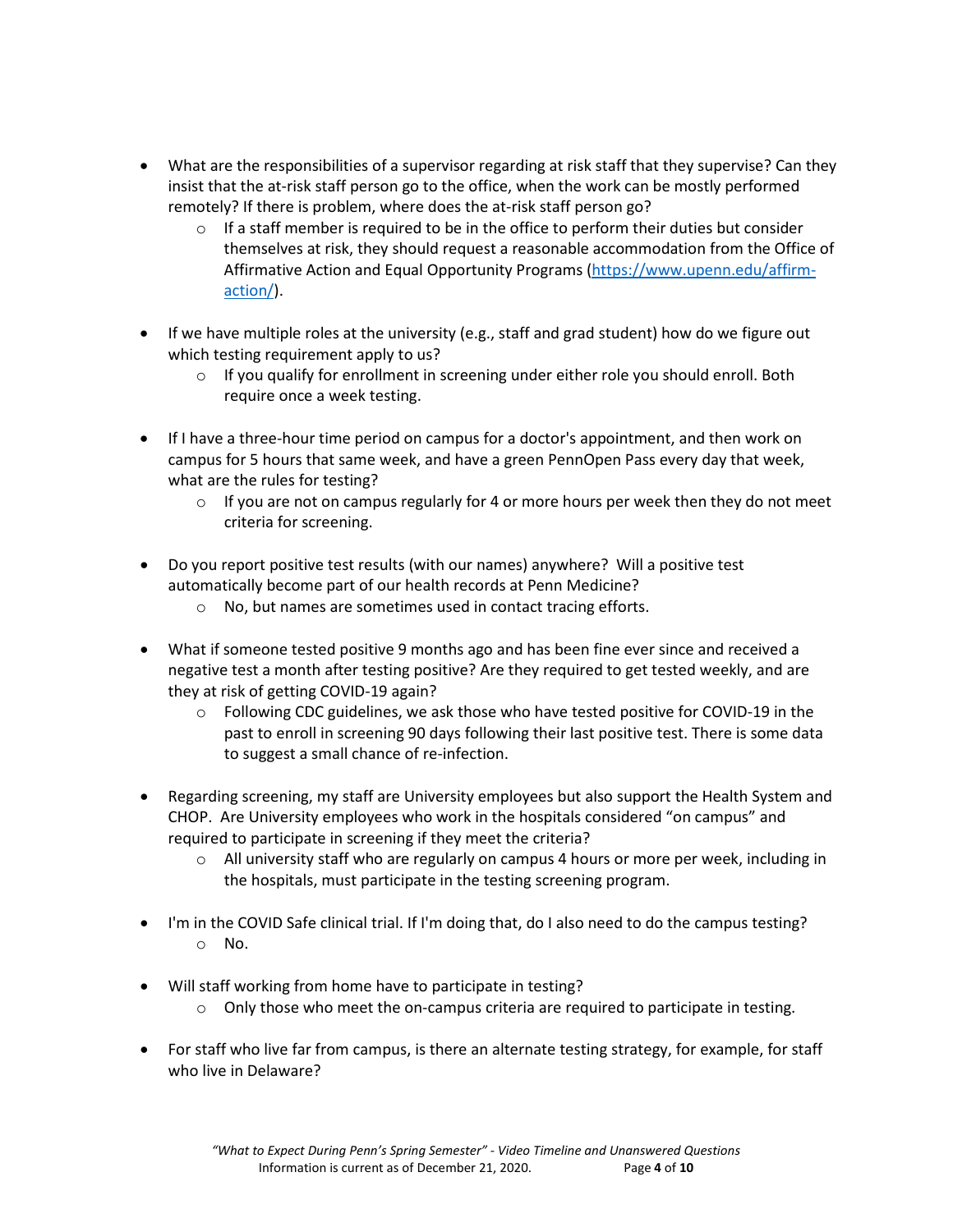- $\circ$  If you are not meeting on-campus criteria you do not need to enroll in the testing program.
- But for IT personnel who are on campus on a regular basis, but who live out of state, are there resources that Penn is working with/sharing data with, in Delaware and New Jersey, that we can use for testing off-campus?
	- $\circ$  In that case, you would want to schedule your test for days you are on campus. The scheduling system allows for irregular days and hours - you are not forced into a specific day every week.
- Can staff (or faculty or students) who do not fit the eligibility criteria because they are working fully remotely AND who do not have any symptoms and do not have any known exposure get tested as preventative measure?
	- o Only those who meet screening testing criteria can schedule for testing.
- Will the students be tested before leaving home?
	- o No, we will be conducting "gateway" testing the day of student arrival for every student coming into the area.
- If we (staff) start working 4+ weekly hours after January 18 can we enroll later in semester? o Yes.
- What if you do not meet the criteria for the screening in January but later do meet the criteria for the screening? (For example, if you need to access a lab for experimental research) Is there a way to enroll later?
	- o You can enroll at any time during the semester.
- If we're teaching remotely and do not expect to be on campus regularly do, we need to be in the testing program?
	- o No.
- How do we get screening tests if we are not on campus?
	- o Visit [https://coronavirus.upenn.edu/content/faculty-postdocs-and-staff-spring-2020-](https://coronavirus.upenn.edu/content/faculty-postdocs-and-staff-spring-2020-2021-covid-19-testing-approach) [2021-covid-19-testing-approach](https://coronavirus.upenn.edu/content/faculty-postdocs-and-staff-spring-2020-2021-covid-19-testing-approach) for more information.
- How does staff enroll in testing?
	- $\circ$  We will be rolling out the enrollment/scheduling soon. Information will come from multiple sources, including the Penn COVID website and email.
- If a staff member misses their required weekly test and gets a red pass, how should we get clearance to get back to campus to get the test and then get a green PennOpen Pass?
	- $\circ$  You will be prompted to schedule your next test and once you do, the pass will be turned green within 24 hours of scheduling.
- I come to campus to work in computer server rooms for about 4 hours every 5th week or so (the schedule is not quite regular). I am considered essential personnel for that reason. I don't seem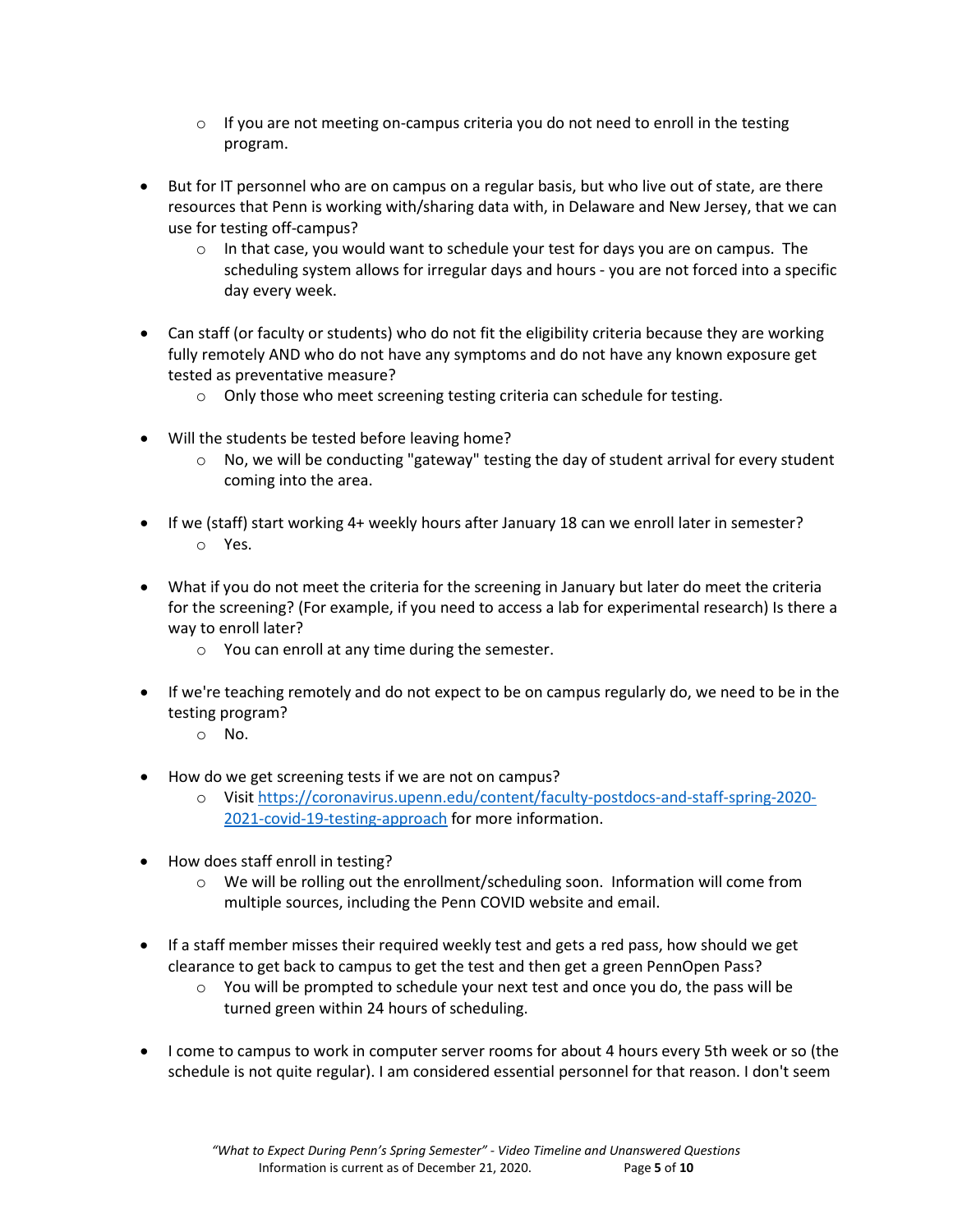to meet the criteria to be tested since I'm not campus every week. Should I be tested the week I come in?

- $\circ$  No, use PennOpen Pass to obtain clearance to enter the appropriate campus buildings.
- I'm adjunct faculty and am scheduled to be on campus to teach an in-person workshop in February. That is the only date I plan to be on campus. Do I need to be tested before coming on campus?
	- $\circ$  No, use PennOpen Pass to obtain clearance to enter the appropriate campus buildings.
- I work remotely, but I live a couple of blocks from campus. I take daily walks in the neighborhood. Should I sign up for the testing program?
	- $\circ$  Not if you do not meet the on-campus criteria and walking through campus does not satisfy the criteria.

#### **COMPLIANCE**

- If you have been remote for the majority of the COVID lockdown as staff and haven't used PennOpen Pass due to being fully remote, do we have to complete PennOpen Pass daily even if we're still remote?
	- $\circ$  You do not. We encourage everyone to complete it in order to help us keep accurate information about the spread of the disease, but completing it is not required if you are not coming to campus.
- What if you are working remotely but need to go to your office to pick up something? Will you be allowed without testing?
	- $\circ$  PennOpen Pass must be used before coming to campus. Please complete it before coming on campus and show it at the building entry. If PennOpen Pass is not used, building access will be denied.
- Do we think ALL people are telling the truth on the PennOpen Pass App?
	- $\circ$  There is an attestation at the end of the questionnaire where the person submitting it certifies that the information they are providing is true and accurate to the best of their knowledge according to the Principles of Responsible Conduct [\(https://almanac.upenn.edu/articles/principles-of-responsible-conduct-a-reminder-to](https://almanac.upenn.edu/articles/principles-of-responsible-conduct-a-reminder-to-the-penn-community)[the-penn-community\)](https://almanac.upenn.edu/articles/principles-of-responsible-conduct-a-reminder-to-the-penn-community). We depend on the integrity of Penn's employees.
- How are we preventing people from doctoring "green" PennOpen Passes?
	- o Trust is an important part of our approach. There is no way to eliminate all workarounds. We will be monitoring PennOpen Pass and test scheduling for anomalies and follow up directly as necessary.
- As a staff member, if you take PTO for a full week, should you notify someone you will not be on campus for testing or should you still try to make it to campus to get tested that week?
	- $\circ$  If you are away or on PTO, you should not come in for your regular test. Your PennOpen Pass will go red (due to non-compliance), but once you schedule your next week's testing, within 24 hours it should return to green.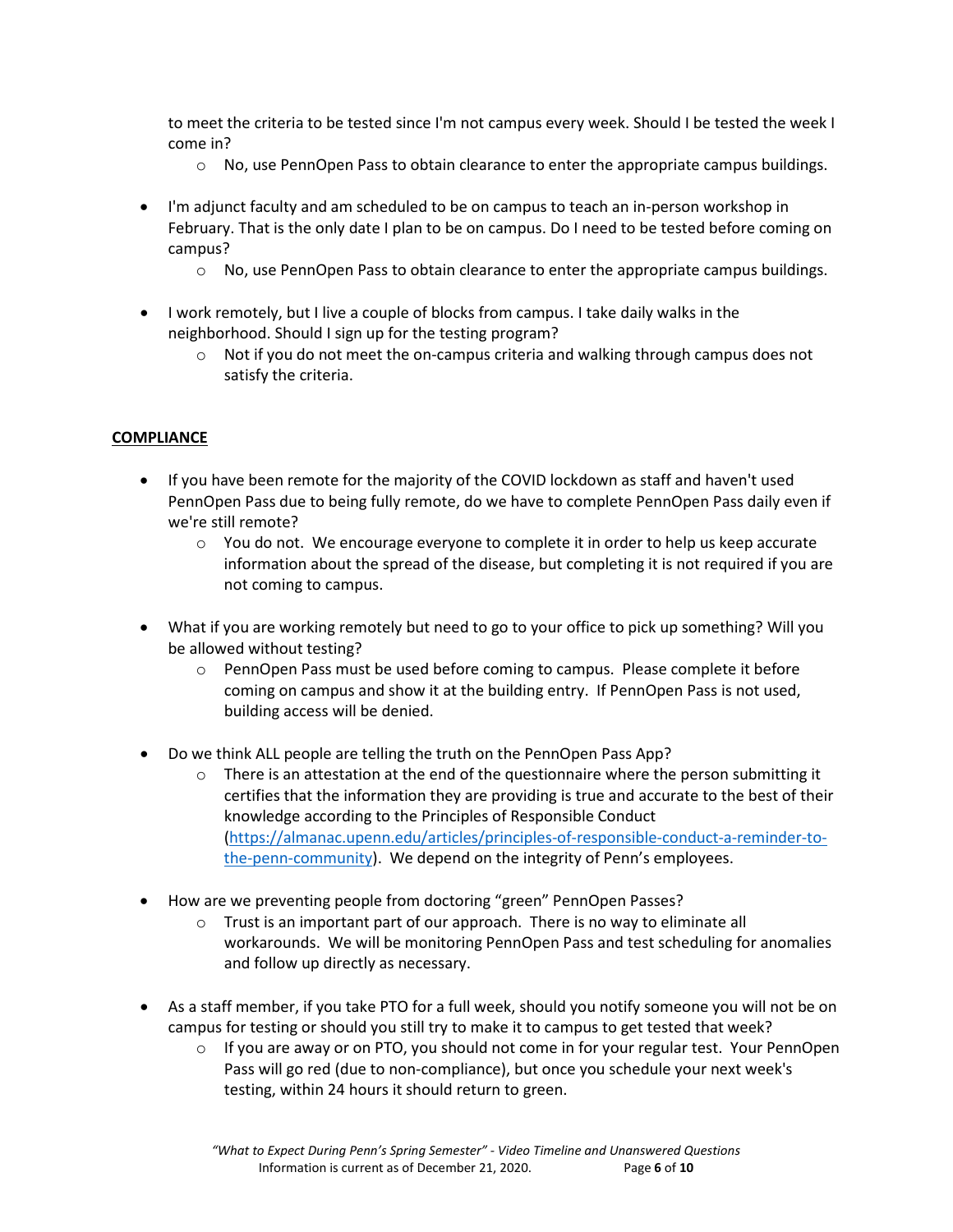- Do we need to complete PennOpen Pass on weekends and holidays?
	- $\circ$  We recommend doing PennOpen Pass every day, so we can monitor overall health and maintain the good habit of doing so.
- Is there a PennOpen Pass app or do we have to use the website?
	- $\circ$  https://pennopen.med.upenn.edu/. This can be used on phone via web browser. It is not an "app" but accessible through the web.
- Why does Penn not encourage its population to use the COVID Safe PA app?
	- We worked closely with the State and the City on development of the COVID Safe PA app. The app does not provide the data Penn needs to maintain a safe campus. In addition, we are concerned about confusion with PennOpen Pass, which is our priority for campus. Employees are welcomed to use the COVID Safe PA app in addition to PennOpen Pass.

# **SPRING SEMESTER / PENN COMPACT**

- Has the university administration considered postponing the opening of spring semester to February or March with ending in summer?
	- $\circ$  At the present time we plan to re-open in January. The COVID Response Team continues to monitor the prevalence, and should we need to reconsider this decision we will inform the community accordingly.
- Does university policy technically prohibit non-distanced, large indoor gatherings of students off-campus?
	- $\circ$  The Student Campus Compact explicitly states the need to follow public health guidelines about indoor gatherings [\(https://coronavirus.upenn.edu/content/student](https://coronavirus.upenn.edu/content/student-campus-compact)[campus-compact\)](https://coronavirus.upenn.edu/content/student-campus-compact).
- What about club related gatherings during the spring term? Would gatherings be discouraged?
	- $\circ$  Club gatherings must be primarily remote or outdoors with masks and appropriate social distance.
- Are there plans in place to move back to entirely remote and send students home again if there is a spike on campus? What would that process look like?
	- $\circ$  Plans for closing campus have been established should the need arise, and it may involve shelter-in-place as opposed to sending students home if that is the safer option.
- What is the turnaround time for Student Campus Compact violation complaints that are reported?
	- $\circ$  It depends on how long the investigation takes and whether the violation is referred to a school or to the Office of Student Conduct.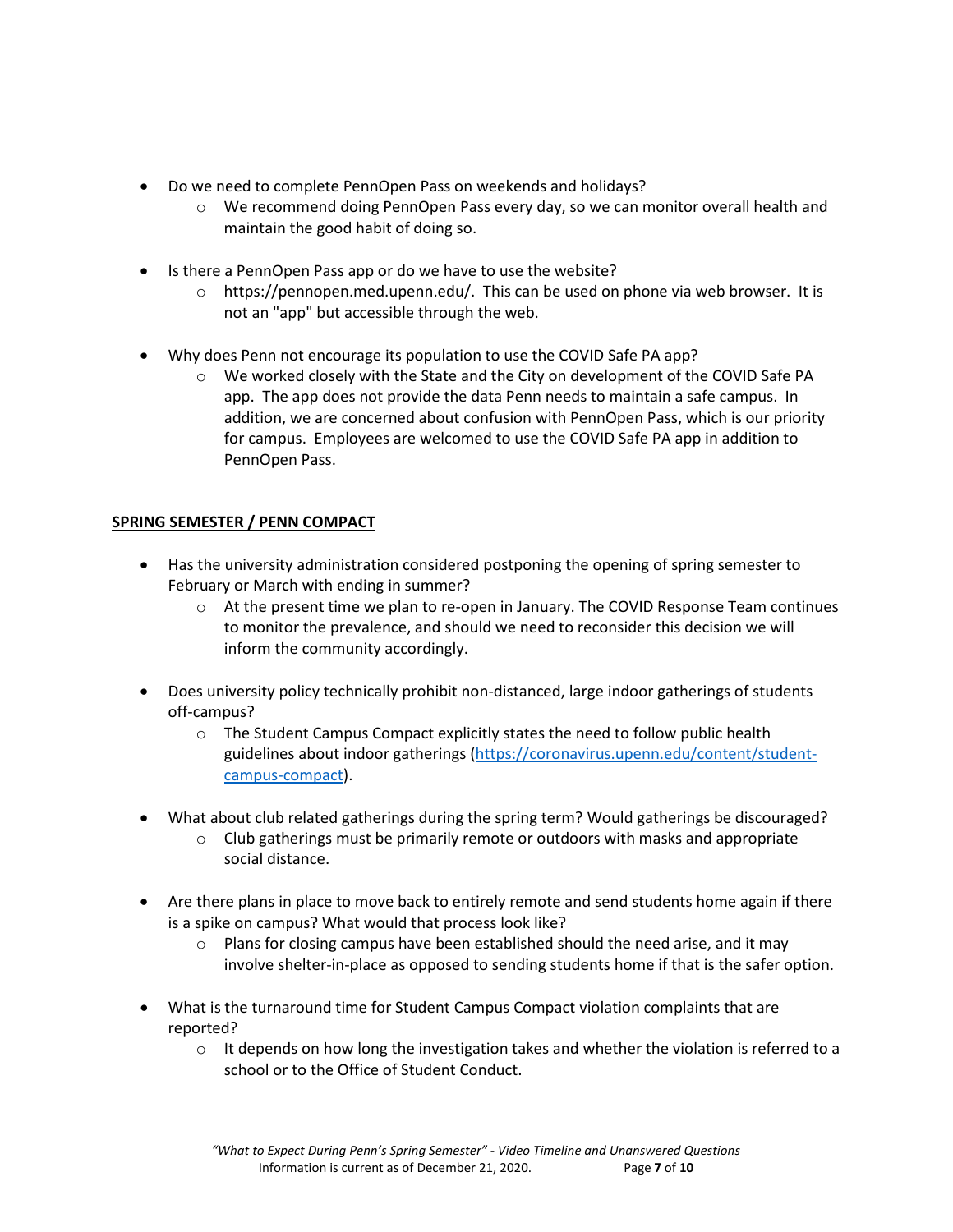- Will students have designated social pods like some other universities implemented?
	- $\circ$  Social pods will emerge organically based on living situations, and students will be encouraged to remain within their pods.
- Does the review panel tell the reported students to get tested or quarantine?  $\circ$  If that is appropriate, then yes.
- Why is Penn focused on student penalization of compact violations? It has been well documented (even by Penn researchers) that policing behavior is harmful and ineffective, so why is that the current stance? Shouldn't the focus be on education and health services?
	- o Yes, and that is the focus to the greatest extent possible.
- Why should the focus be on penalization of students? We shouldn't be relying on "holding students accountable," but instead should be bolstering the Penn administrations health response. A culture of policing is not good for anyone.
	- $\circ$  Our focus is not on penalization, but on creating a climate of compliance. We trust our students to do the right thing, but for the safety of all on campus, we need to communicate to them that compliance is important and that we take it seriously.
- How will students who live off-campus be held to bi-weekly testing?
	- $\circ$  We will be tracking and reporting on student compliance weekly. Those not in compliance will have their PennOpen Pass turned red and they will not be able to access Penn buildings.

# **FACILITIES, ACCESS, REMOTE WORK**

- What University office is responsible for Assessing ventilations systems and conditions in campus buildings?
	- o Facilities & Real Estate Services (FRES) and Environmental Health and Radiation Safety (EHRS)
	- $\circ$  All students living on campus will be in single rooms. Density in indoor spaces will be strictly enforced.
	- $\circ$  Penn faculty and staff who are able to work remotely are expected to continue to do so. School/Center leadership continues to determine what work must occur on campus.
- Can the university provide heated outdoor areas for eating lunch during the winter?
	- $\circ$  We understand that outdoor enclosed areas with heating do not provide adequate ventilation and may also be a fire hazard.
- Has there been any conversation about planning for Commencement? Should we expect those large events to be virtual in 2021?
	- o Planning for Commencement 2021 is premature at this point.
- Do or will we have guidelines for contractors, or other professionals not directly employed by Penn, who may need or want to work on campus in very limited situations?
	- $\circ$  Yes, Penn will work with the employers of these individuals to direct them to testing services should they choose to use them. Penn is also working with the third-party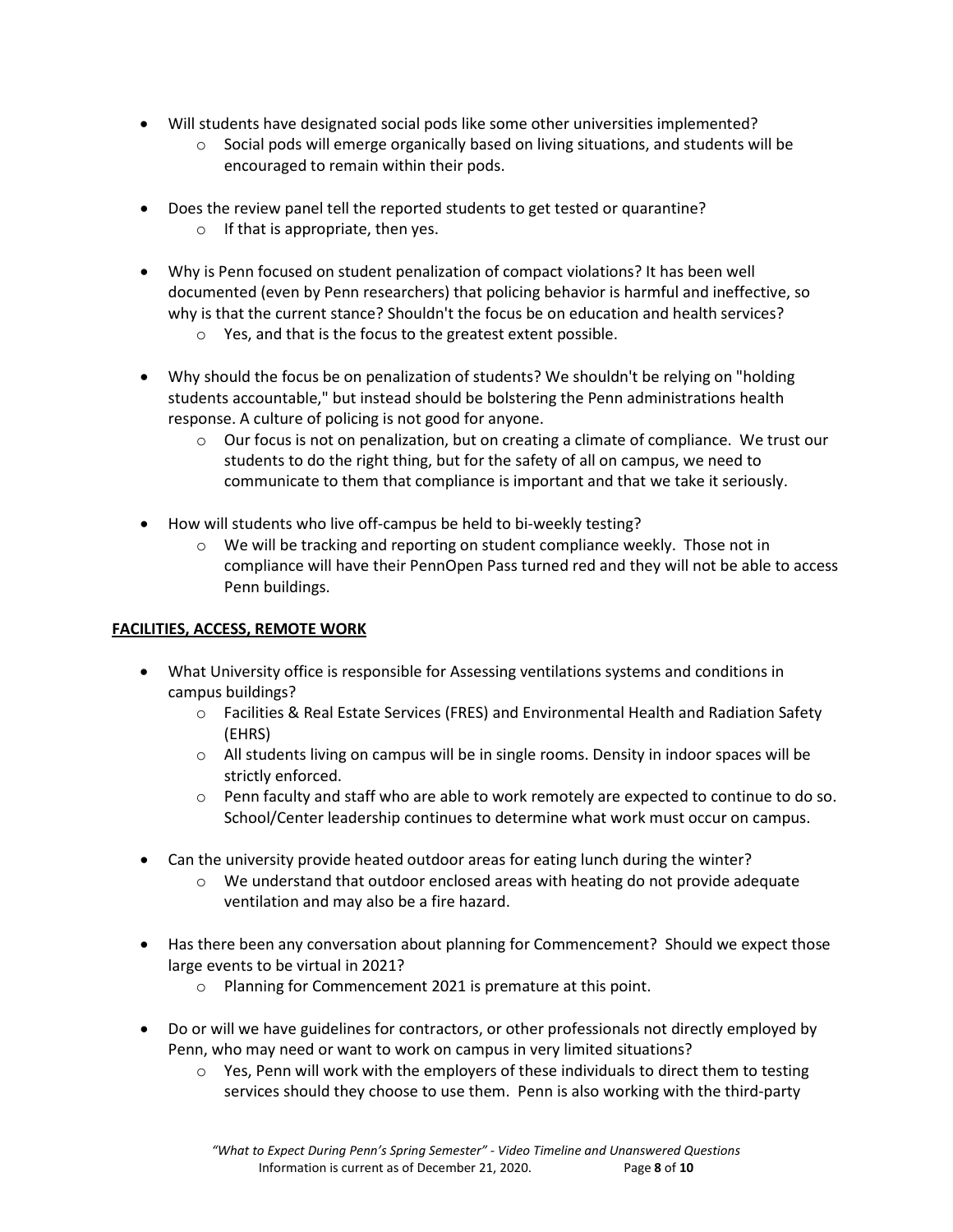providers regarding appropriate PPE. PennPath is also a useful tool for these situations: [https://www.isc.upenn.edu/pennpath.](https://www.isc.upenn.edu/pennpath)

- Why wouldn't we let staff who test positive work remotely if they are able? Some people have very minor symptoms.
	- $\circ$  Staff who test positive and are able to work remotely are expected to work remotely.
- Is the university going to renovate buildings/offices that have poor air circulation or the inability to socially distance?
	- o This is already underway.
- What about offices that are open plan/cubicle that have many staff ( $\sim$ 100)? Will we return to those spaces?
	- o The appropriate social distancing guidelines remain the expectation.
- Can you give more details about what facilities and resources on-campus will be available to students?
	- $\circ$  These decisions have not been finalized yet and will be in part dependent on the local prevalence of COVID-19 in January.
- At any point will any college house be used as isolation housing for students who test positive while faculty, staff, and residents who test negative are also living in that house?
	- o Students in isolation are moved to a separate, dedicated building.
- Will staff be encouraged to continue remote work or are we trying to ramp up staff on campus?
	- o Staff who can work remotely are expected to continue to do so. School/Center leadership continues to determine what work must occur on campus.
- It was mentioned that people whose jobs can be done remotely should continue to do that, but do we have any idea how much longer that is going to be the case?
	- $\circ$  We want to continue to de-densify campus. Return for all depends on many factors. The University will continue to monitor the situation and continue to provide communication regarding operational status to faculty and staff.

# **DATA**

- When panelists say, "when conditions shift," are there specific criteria set by the university for some of these changes? (# of testing sites, screening procedures, etc.)?
	- $\circ$  The COVID Response Team will be closely monitoring the positivity rate on campus as well as the prevalence in Philadelphia and Pennsylvania and the guidelines that emerge from the city and state health departments.
- Do we have data, based on all the COVID monitoring apps in circulation now, about whether these apps are effective in preventing community spread?
	- o These data will be emerging over the next few months.